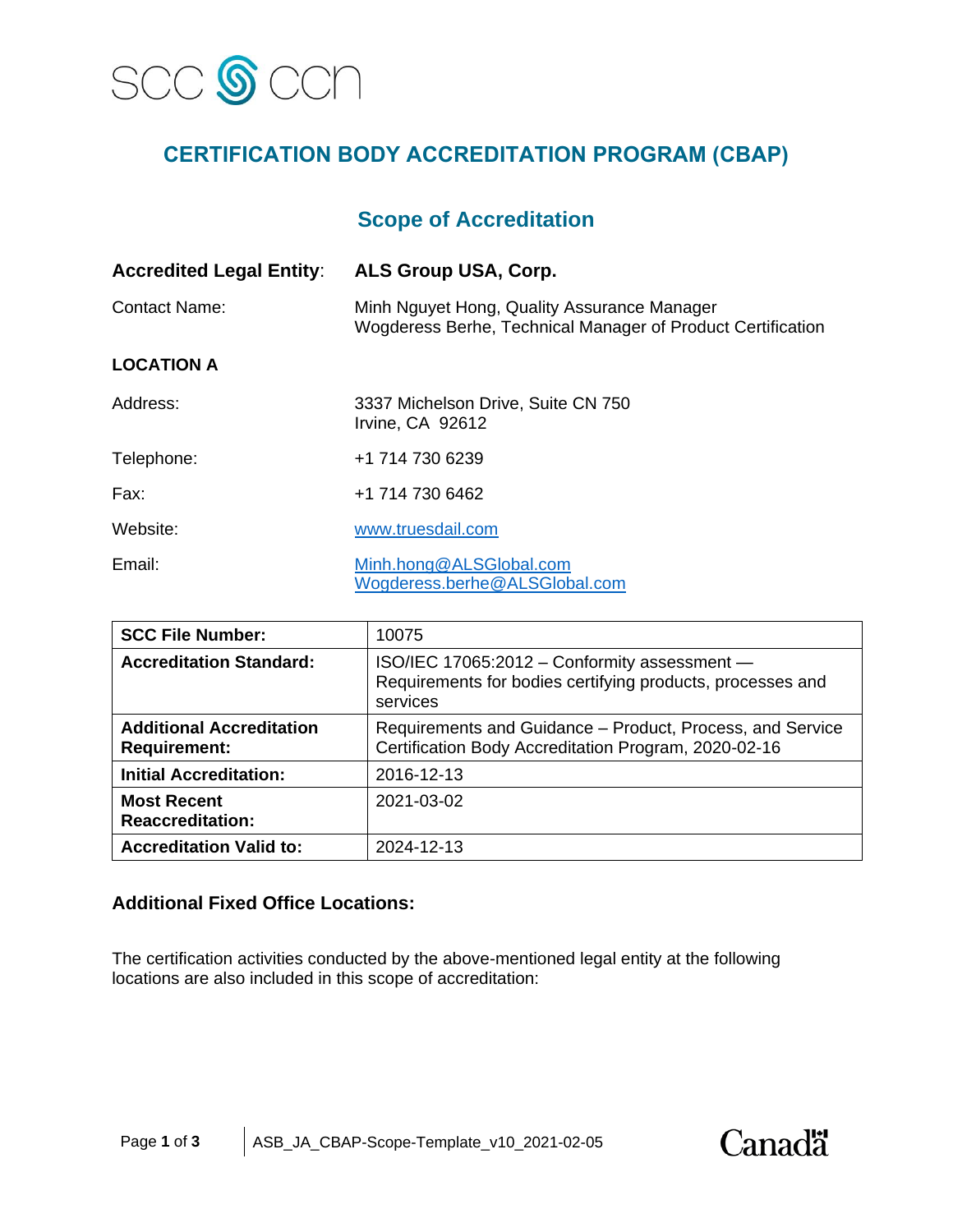

### **Certification Mark:**



### **Product Certification Scheme:**

ISO/IEC 17067, Conformity assessment - Fundamentals of product certification and guidelines for product certification schemes, *scheme type 5* most closely resembles the product certification scheme operated by this organization. The surveillance part of this scheme allows for the choice between periodically taking samples of the product either from the point of production, or from the market, or from both, and subjecting them to determination activities to check that items produced subsequent to the initial attestation fulfil the specified requirements. The surveillance includes periodic assessment of the production process, or audit of the management system, or both. The extent to which the four surveillance activities are conducted may be varied for a given situation, as defined in the scheme. If the surveillance includes audit of the management system, an initial audit of the management system will be needed.

#### **Scope of Accreditation:**

The scope of accreditation for the above-mentioned legal entity limits the use of the certification mark shown, to products that meet standards classified by the following international classification coding:

| <b>ICS No.</b> | <b>Title</b>                        | <b>Purpose</b>                   |
|----------------|-------------------------------------|----------------------------------|
| 13.060.20      | Drinking water                      | Performance and Health<br>Safety |
| 71.100.80      | Chemicals for purification of water | <b>Health Safety</b>             |